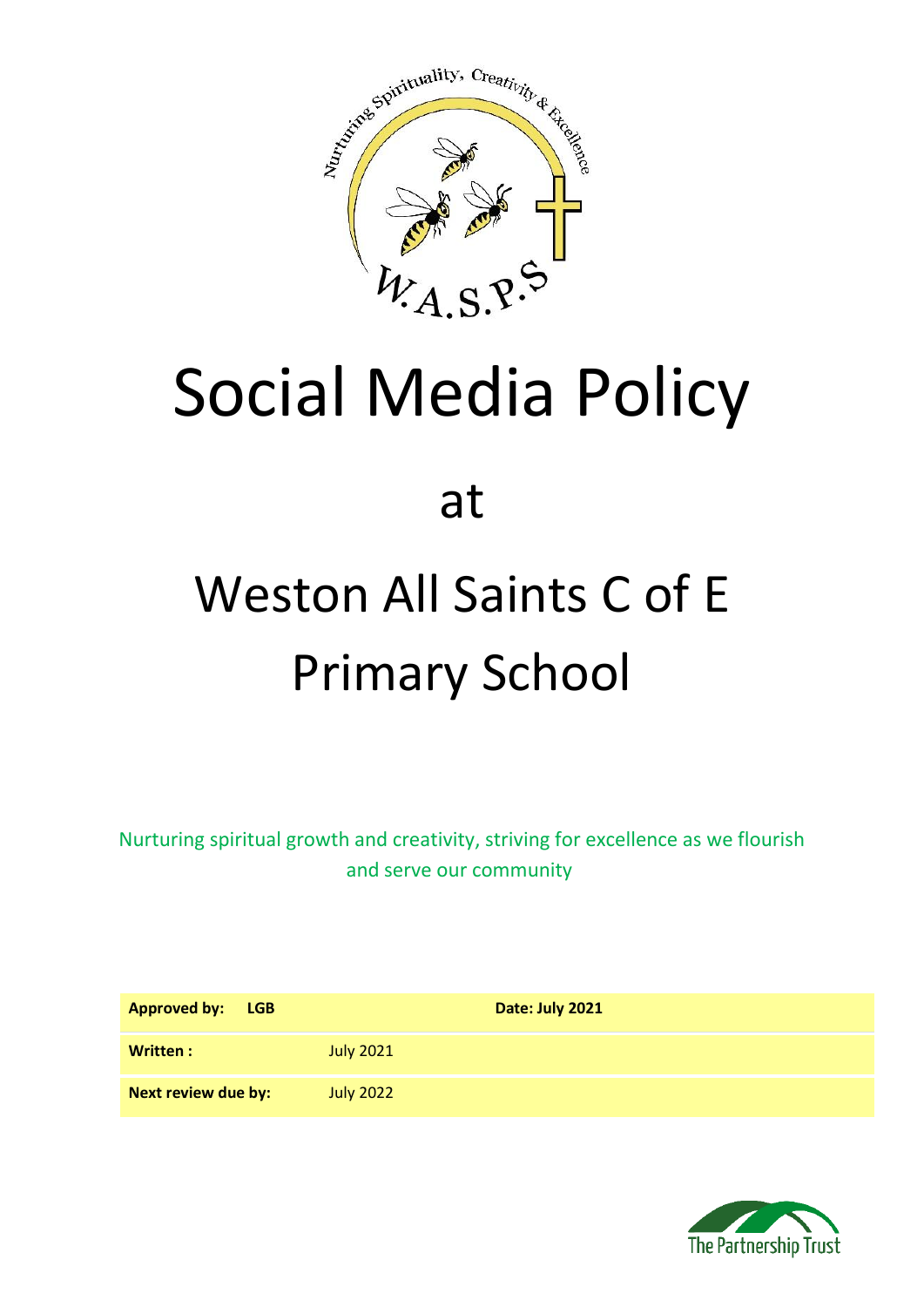#### **Introduction**

Social media is a broad term for any kind of online platform which enables people to directly interact with each other and includes for example Facebook, Twitter and Instagram. However, some games, for example Minecraft or World of Warcraft and video sharing platforms such as You Tube also have social media elements to them.

Weston All Saints C of E Primary School recognises the numerous benefits and opportunities which social media offers, in particular as a powerful tool which opens up teaching and learning opportunities as well as being an integral part of our lives.

During the Covid-19 pandemic schools have moved to remote learning to provide education for children isolating and during the Lockdowns. This has meant using additional digital technology including apps like Class Dojo to enable teaching staff to maintain contact with their classes and provide support for their learning. DfE guidance has been followed to minimize as far as possible the risk pupils have been exposed to through greater reliance on remote learning and information has been made available to parents and carers to build awareness of the issues of online safety.

#### **1. Aims and Objectives**

#### **1.1 Aims and Objectives**

- 1.1.1 Staff, parents/carers and pupils/students are actively encouraged to find creative ways to use social media. However, there are some risks associated with social media use, especially around the issues of safeguarding, bullying and personal reputation. This policy aims to:
	- $\triangleright$  assist those defined in paragraph 1.2.1 below working with pupils to work safely and responsibly with the internet and other communication technologies and to monitor their own standards and practice;
	- $\triangleright$  set clear expectations of behaviour and/or codes of practice relevant to social networking for educational, personal or recreational use;
	- $\triangleright$  give a clear message that unlawful or unsafe behaviour is unacceptable and that, where appropriate, disciplinary or legal action will be taken;
	- support safer working practice;
	- $\triangleright$  minimise the risk of misplaced or malicious allegations made against adults who work with pupils;
	- $\triangleright$  prevent adults abusing or misusing their position of trust.
- 1.1.2 Whilst every attempt has been made to cover a wide range of situations, it is recognised that this policy cannot cover all eventualities. There may be times when professional judgements are made in situations not covered by this document, or which directly contravene the standards outlined in this document. It is expected that in these circumstances staff in schools will always advise their Headteachers of the justification for any such action already taken or proposed. Headteachers will in turn seek advice from the Schools' HR Provider where appropriate.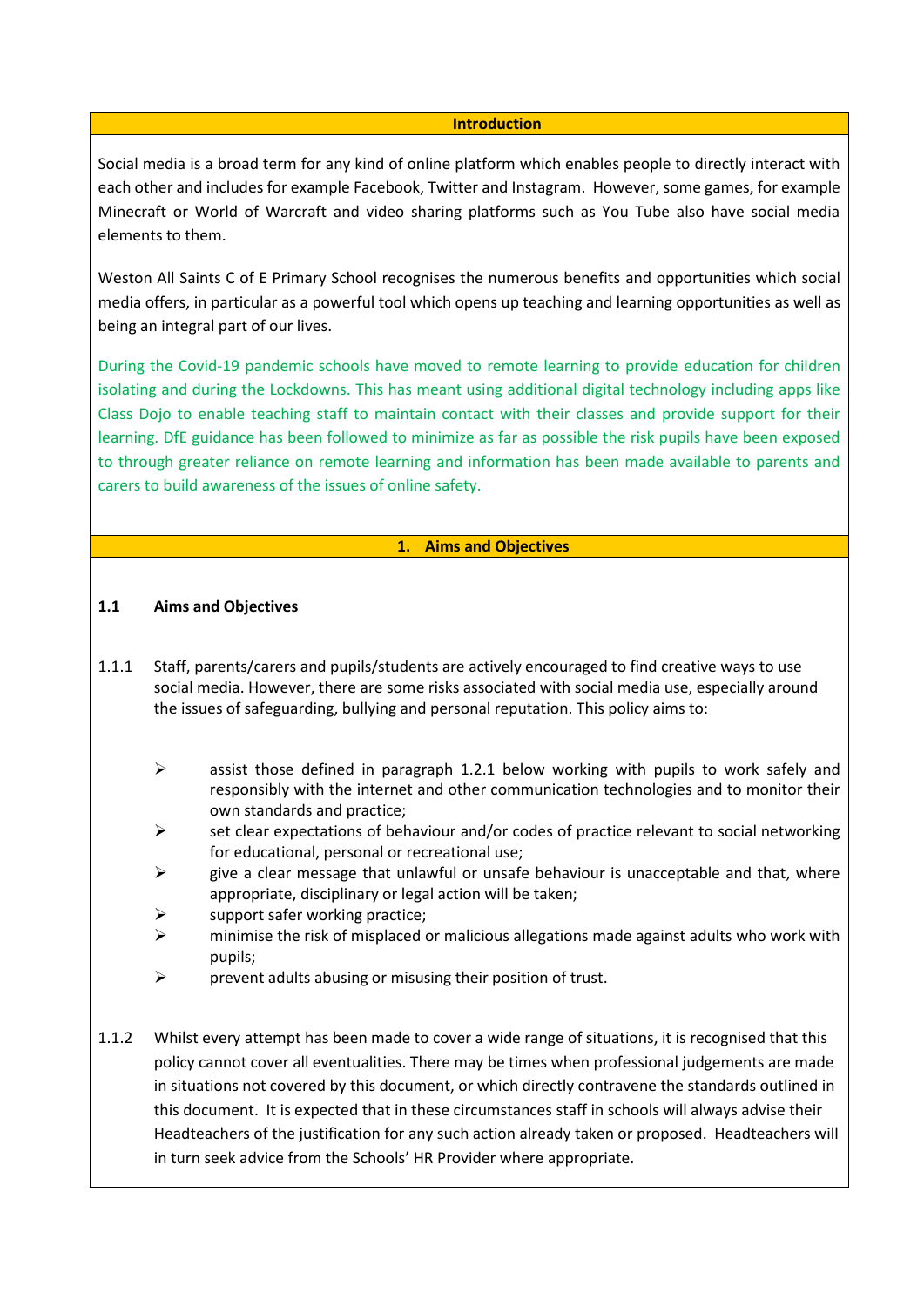1.1.3 This policy takes account of employment legislation and best practice guidelines in relation to the use of social media in addition to the legal obligations of governing bodies and the relevant legislation listed at Section 3.

The internet is a fast moving technology and it is impossible to cover all circumstances or emerging media – the principles set out in this policy must be followed irrespective of the medium. When using social media, staff should be aware of the potential impact on themselves and the employer, whether for work-related or personal use; whether during working hours or otherwise; or whether social media is accessed using the employer's equipment or using the employee's equipment. Staff should use discretion and common sense when engaging in online communication. There are some general rules and best practice in the appendix which staff may find helpful.

- The purpose of this policy is to encourage good practice, to protect the school and its employees, and to promote the effective use of social media as part of the school activities.
- This policy covers personal and professional use of social media and aims to encourage its safe use by the school and its employees.
- The policy applies regardless of whether the social media is accessed using the school's IT facilities and equipment, or equipment belonging to members of staff.
- Personal communications via social media accounts that are likely to have a negative impact on professional standards or the school's reputation are within the scope of this policy.
- This policy covers all individuals working at all levels and grades, including full-time and part-time employees, fixed-term employees and agency workers.

## **Main Body of Policy**

## **1.2 Scope**

- 1.2.1 This policy applies to all adults who work in the school. This includes teachers, support staff, supply staff, governors, contractors and volunteers. Sections have been included to cover the appropriate use of Social Media by parents and carers.
- 1.2.2 It should be followed by any adult whose work brings them into contact with pupils. References to adults should be taken to apply to all the above groups of people in schools. Reference to pupils means all pupils at the school (including those over the age of 18).
- 1.2.3 This policy should not be used to address issues where other policies and procedures exist to deal with them. For example, any alleged misconduct which falls within the scope of the management of allegations policy requires the school to comply with additional child protection requirements as set out in that policy.

## **1.3 Status**

1.3.1 This document sits alongside the relevant school's safeguarding policies and codes of conduct. The Local Safeguarding Children's Board and The Partnership Trust support the use of Guidance for Safer Working Practice for those working with pupils in education settings.

## **1.4 Principles**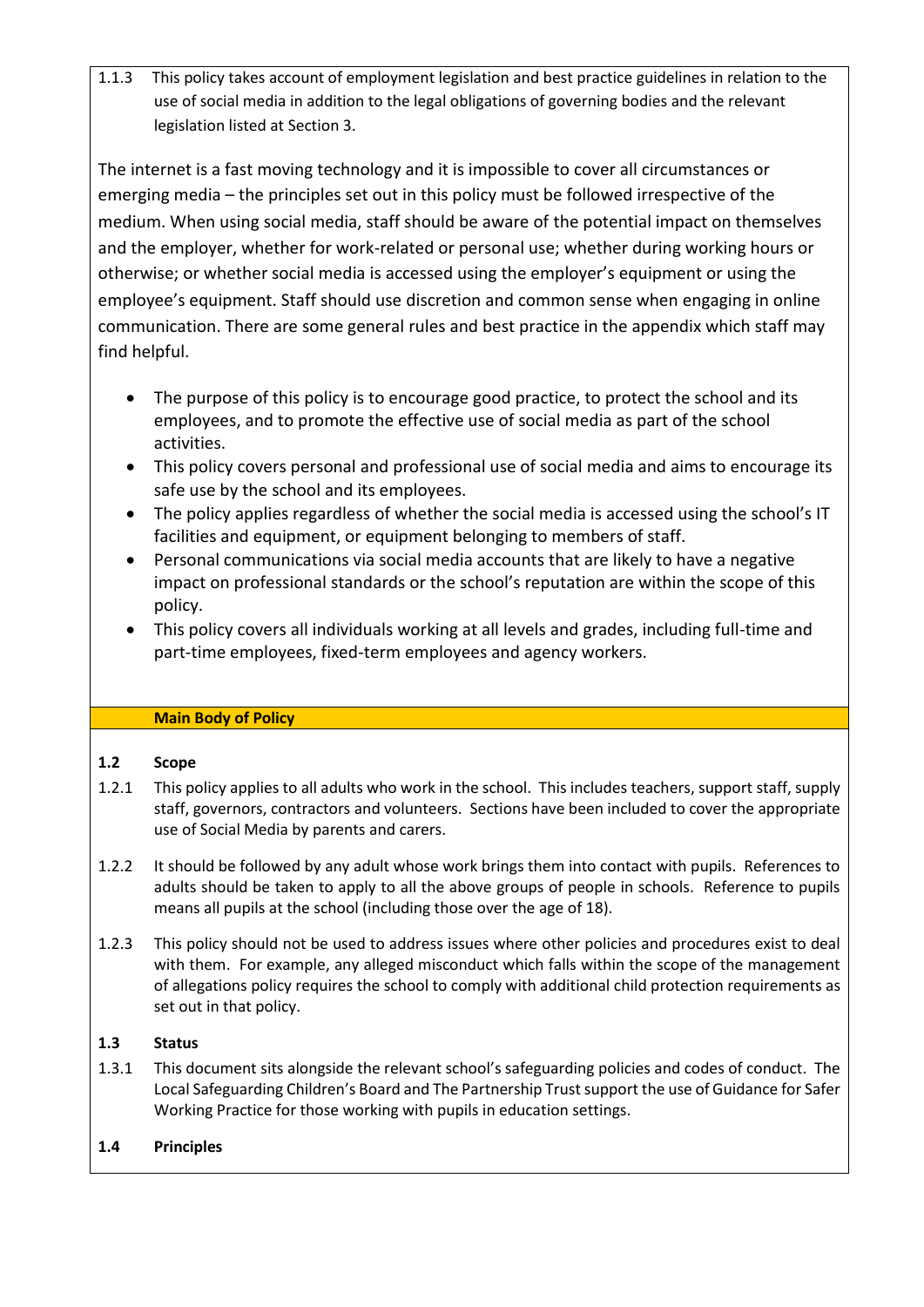- $\triangleright$  Adults who work with pupils are responsible for their own actions and behaviour and should avoid any conduct which would lead any reasonable person to question their motivation and intentions.
- $\triangleright$  Adults in schools should work, and be seen to work, in an open and transparent way.
- ➢ Adults in schools should continually monitor and review their practice in terms of the continually evolving world of social media and ensure they follow the guidance contained in this document.

#### **Section 2: Safer Social Media Practice in Schools**

#### **2.1 Communication with children (including the use of technology)**

- 2.1.1 In order to make the best use of the many educational and social benefits of new and emerging technologies, pupils need opportunities to use and explore the digital world. Online safety risks are posed more by behaviours and values than the technology itself.
- 2.1.2 Staff should ensure that they establish safe and responsible online behaviours, working to local and national guidelines and acceptable use policies which detail how new and emerging technologies may be used.
- 2.1.3 Communication with pupils both in the 'real' world and through web based and telecommunication interactions should take place within explicit professional boundaries in line with Safer Working Practices.
- 2.1.4 Staff and those adults defined in paragraph 1.2.1 should not request or respond to any personal information from pupils other than that which may be necessary in their professional role. They should ensure that their communications are open and transparent and avoid any communication which could be interpreted as 'grooming behaviour'.
- 2.1.5 Staff and those adults defined in paragraph 1.2.1 should not give their personal contact details to pupils for example, e-mail address, home or mobile telephone numbers, details of web based identities. If children locate these by any other means and attempt to contact or correspond with the adult, the adult should not respond and must report the matter to their line manager/the school's Headteacher. The pupil should be firmly and politely informed that this is not acceptable.
- 2.1.6 Staff and those adults defined in paragraph 1.2.1 should, in any communication with pupils, also follow the guidance in section 7 'Standards of Behaviour' of 'Guidance for Safer Working Practice for those Working with Children and Young People in Education Settings (May 2019 and any updates thereto)'.
- 2.1.7 Staff and those adults defined in paragraph 1.2.1 should adhere to the school's policies and those of The Partnership Trust, including those with regard to communication with parents and carers and the information they share when using the internet.

#### **2.2 Overview and expectations**

2.2.1 All adults working with pupils have a responsibility to maintain public confidence in their ability to safeguard the welfare and best interests of pupils. It is therefore expected that they will adopt high standards of personal conduct in order to maintain the confidence and respect of their colleagues, pupils or students, public in general and all those with whom they work in line with the school and Trust's code of conduct. Adults in contact with pupils should therefore understand and be aware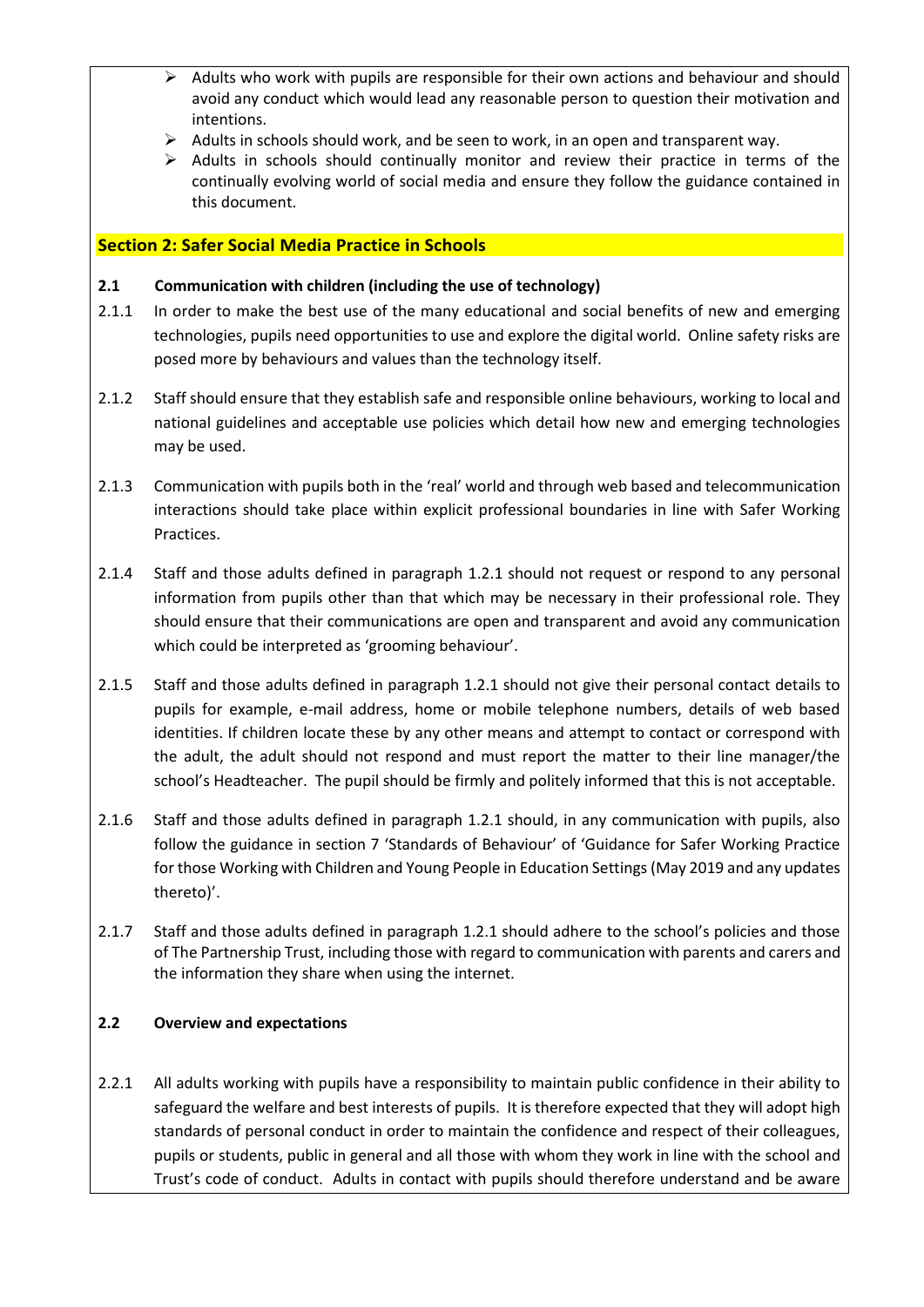that safe practice also involves using judgement and integrity about behaviours in places other than the work setting.

- 2.2.2 The guidance contained in this policy is an attempt to identify what behaviours are expected of adults within the school setting who work with or have contact with pupils. Anyone whose practice deviates from this document and/or their professional or employment-related code of conduct may bring into question their suitability to work with children and young people and may result in disciplinary action being taken against them.
- 2.2.3 Adults within the school should always maintain appropriate professional boundaries and avoid behaviour, during their use of the internet and other communication technologies, which might be misinterpreted by others. They should report and record any incident in line with the school's reporting procedures or directly to their line manager/Headteacher.
- 2.2.4 The school also holds an internal Acceptable Use Policy.

## **2.3 Safer online behaviour**

- 2.3.1 Managing personal information effectively makes it far less likely that information will be misused.
- 2.3.2 In their own interests, adults within school settings need to be aware of the dangers of putting personal information onto social networking sites, such as addresses, home and mobile phone numbers. This will avoid the potential for pupils or their families or friends having access to staff outside of the school environment. It also reduces the potential for identity theft by third parties.
- 2.3.3 All adults, particularly those new to the school setting, should review their social networking sites when they join the school to ensure that information available publicly about them is accurate and appropriate. This includes any photographs that may undermine their professional position if they are published outside of the site.
- 2.3.4 Staff and all adults referred to in paragraph 1.2.1 should not seek to communicate/make contact or respond to contact with pupils outside of the purposes of their work or role within the school.
- 2.3.5 Staff and all adults referred to in paragraph 1.2.1 should not give out their personal details.
- 2.3.6 Staff and all adults referred to in paragraph 1.2.1 should use only equipment and internet services provided by the school or setting in the course of their role within the school.
- 2.3.7 The school's Acceptable Use policy should be followed by all of those to which it applies.
- 2.3.8 Staff and those adults referenced in paragraph 1.2.1 should ensure that their use of technologies could not bring the school or The Partnership Trust into disrepute.
- 2.3.9 Confidentiality needs to be considered at all times. Social media has the potential to discuss inappropriate information and employees need to ensure that they do not put any confidential information on their site about themselves, their employer, their colleagues, pupils or members of the public. All adults referenced in paragraph 1.2.1 must ensure that they do not put any confidential information on their site about the School and The Partnership Trust, their employees or pupils.
- 2.3.10 Employees and those adults referenced in paragraph 1.2.1 need to ensure that when they are communicating about others, even outside of work, that they give due regard to the potential for defamation of character. Making allegations on social media (even in their own time and in their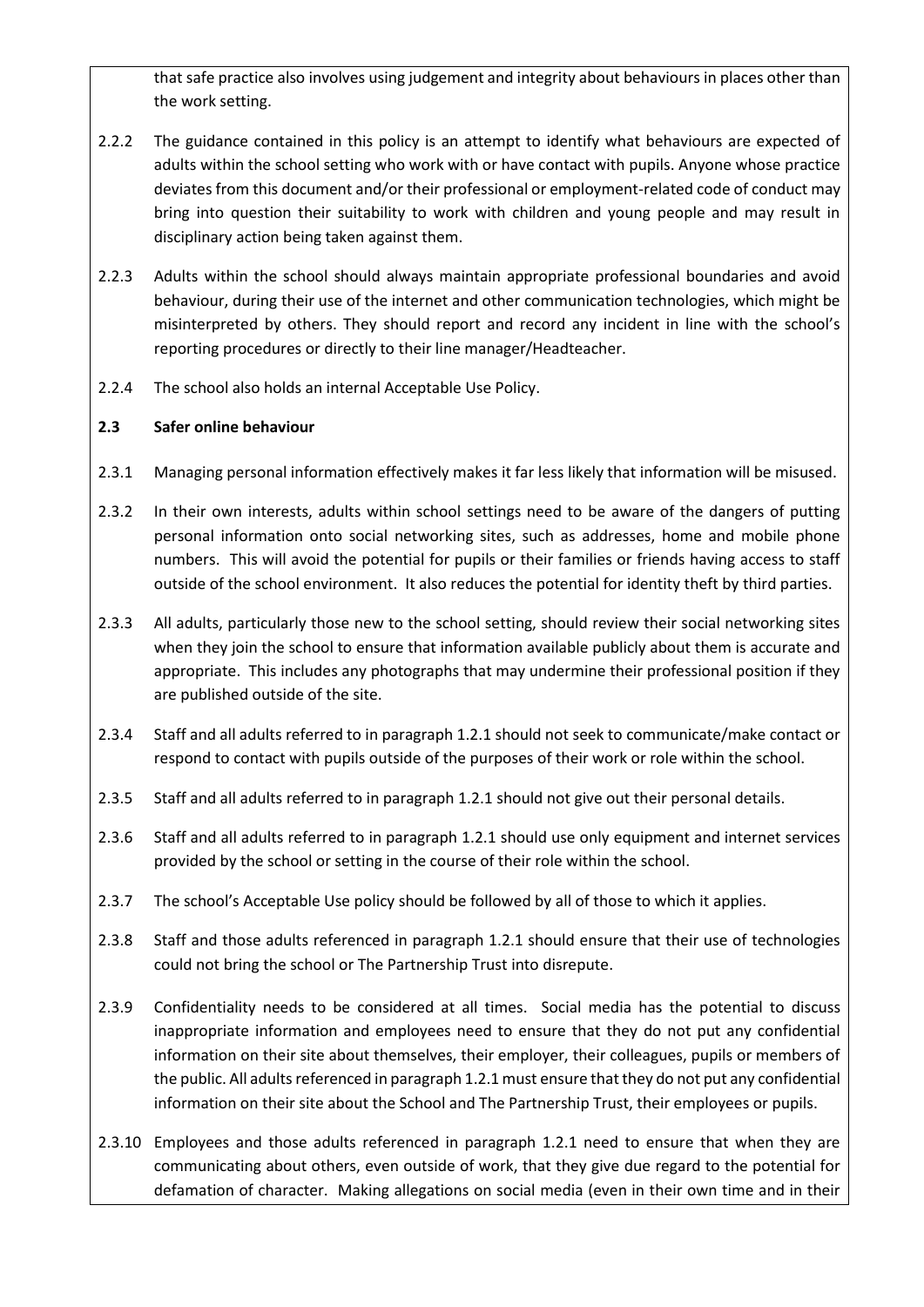own homes) about other employees, pupils or other individuals connected with the school, or another school, or The Partnership Trust could result in formal action being taken against them.

- 2.3.11 Staff and those adults set out in paragraph 1.2.1 are also reminded that they must comply with the requirements of equalities legislation in their on-line communications.
- 2.3.12 Staff and those adults defined in paragraph 1.2.1 must never post derogatory remarks or offensive comments on-line or engage in on-line activities which may bring the school or The Partnership Trust into disrepute or could reflect negatively on their professionalism.
- 2.3.13 Some social media sites and other web-based sites have fields in the user profile for job title etc. If you are an employee of a school and particularly if you are a teacher/teaching assistant, you should not put any information onto the site that could identify either your profession or the school where you work. In some circumstances this could damage the reputation of the school, The Partnership Trust or the profession.

## **2.4 Protection of personal information** Staff and those adults defined in paragraph 1.2.1 in schools should:

- 2.4.1 never share their work log-ins or passwords with other people;
- 2.4.2 keep their personal phone numbers private;
- 2.4.3 not give their personal e-mail addresses to pupils or parents. Where there is a need for homework to be sent electronically the school e-mail address should be used;
- 2.4.4 understand who is allowed to view the content on their pages of the sites they use and how to restrict access to certain groups of people.

Staff and those adults defined in paragraph should *not*:

- 2.4.5 use school ICT equipment for personal use, e.g. camera or computers;
- 2.4.6 use their own mobile phones to contact pupils or parents.
- **2.5 Communication between pupils/adults working in school**
- 2.5.1 The school normally provides a work mobile and e-mail address for communication between staff and pupils where this is necessary for particular trips/assignments. Adults should not give their personal mobile numbers or personal e-mail addresses to pupils or parents for these purposes.
- 2.5.2 Staff and those adults defined in paragraph 1.2.1 should not request, or respond to, any personal information from a pupil, other than that which might be appropriate as part of their professional role.
- 2.5.3 Staff and those adults defined in paragraph 1.2.1 should ensure that all communications are transparent and open to scrutiny. They should also be circumspect in their communications with pupils so as to avoid any possible misinterpretation of their motives or any behaviour which could be construed as 'grooming' in the context of sexual offending.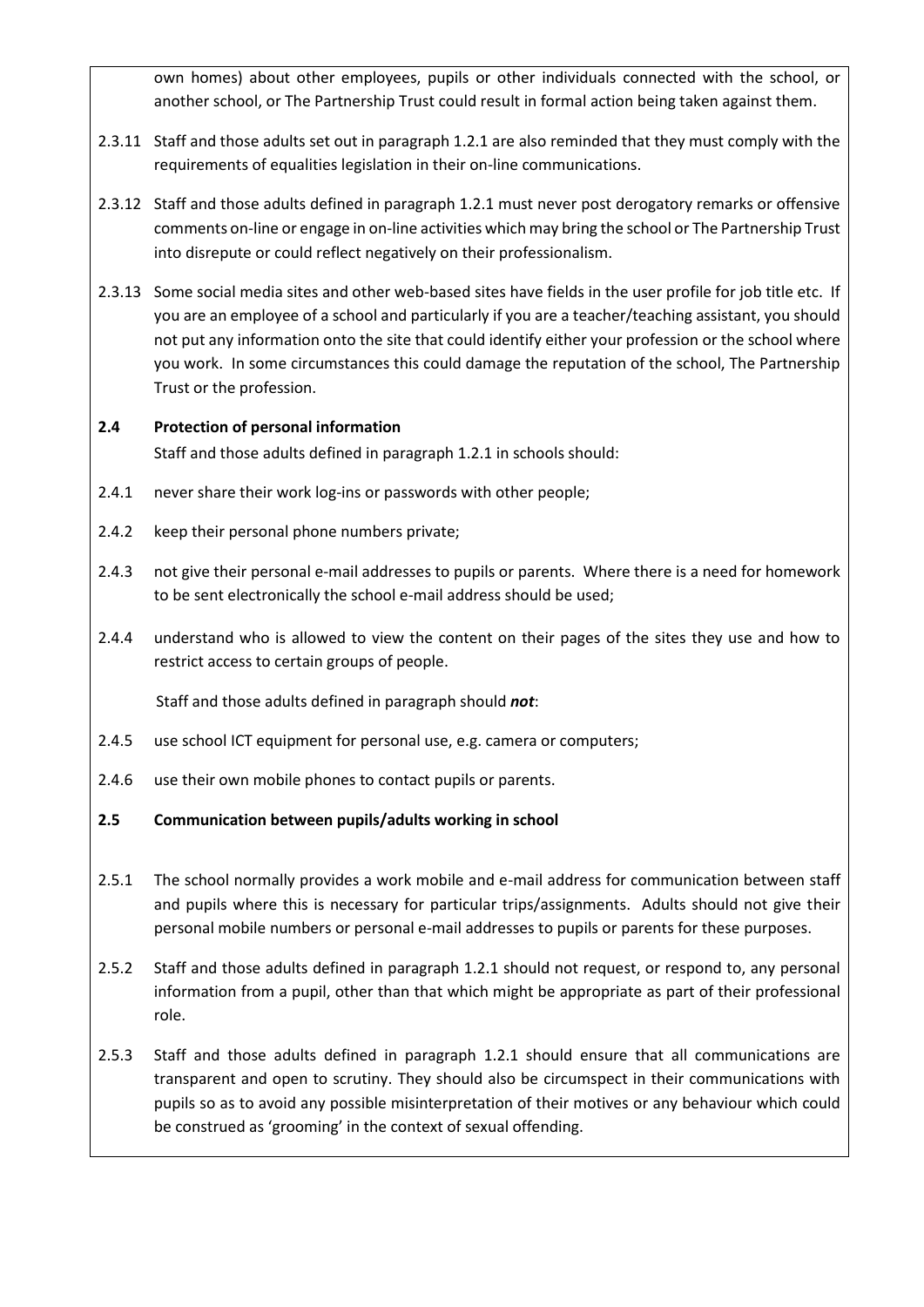- 2.5.4 Staff and those adults defined in paragraph 1.2.1 should not give their personal contact details to pupils including e-mail, home or mobile telephone numbers, unless the need to do so is agreed with senior management and parents/carers.
- 2.5.5 E-mail or text communications between a staff member or those adults defined in paragraph 1.2.1 and a pupil outside agreed protocols may lead to disciplinary and/or criminal investigations. This also includes communications through internet based web sites. Internal e-mail systems should only be used in accordance with the school's policy.

## **2.6 Social contact**

- 2.6.1 Staff or those adults defined in paragraph 1.2.1 should not establish or seek to establish social contact via social media/other communication technologies with pupils.
- 2.6.2 There will be occasions when there are social contacts between pupils and staff/those adults defined in paragraph 1.2.1, where for example the parent and teacher are part of the same social circle or are related. These contacts however, will be easily recognised and should be openly acknowledged with the Headteacher where there may be implications for the adult and their position within the school setting.
- 2.6.3 There must be awareness on the part of those working with or in contact with pupils that some social networking contacts, especially where these are not common knowledge, can be misconstrued as being part of a grooming process. This can also apply to social networking contacts made through outside interests or through the adult's own family.

#### **2.7 Access to inappropriate images and internet usage**

- 2.7.1 There are no circumstances that will justify adults possessing indecent images of children. Staff or those adults defined in paragraph 1.2.1 who access and possess links to such websites will be viewed as a significant and potential threat to children. Accessing, making and storing indecent images of children is illegal. This will lead to criminal investigation and, where appropriate, disciplinary action being taken.
- 2.7.2 Staff or those adults defined in paragraph 1.2.1 should not use equipment belonging to their school/service to access any adult pornography; neither should personal equipment containing downloaded images be brought into the workplace. This will raise serious concerns about the suitability of the adult to continue to work with children.
- 2.7.3 Staff and those adults defined in paragraph 1.2.1 should ensure that pupils are not exposed to any inappropriate images or web links. Schools need to ensure that internet equipment used by pupils has the appropriate controls with regard to access. e.g. personal passwords should be kept confidential.
- 2.7.4 Where indecent images of children are found, the police and Local Authority designated officer (LADO) should be immediately informed. Schools should refer to the dealing with allegations of abuse policy and should not attempt to investigate the matter or evaluate the material themselves, as this may lead to evidence being contaminated which in itself can lead to a criminal prosecution.
- 2.7.5 Where other unsuitable material is found, which may not be illegal but which raises concerns about that member of staff, Trust HR or the LADO should be informed and advice sought. Schools should refer to the dealing with allegations of abuse against adults policy and should not attempt to investigate or evaluate the material themselves until such advice is received.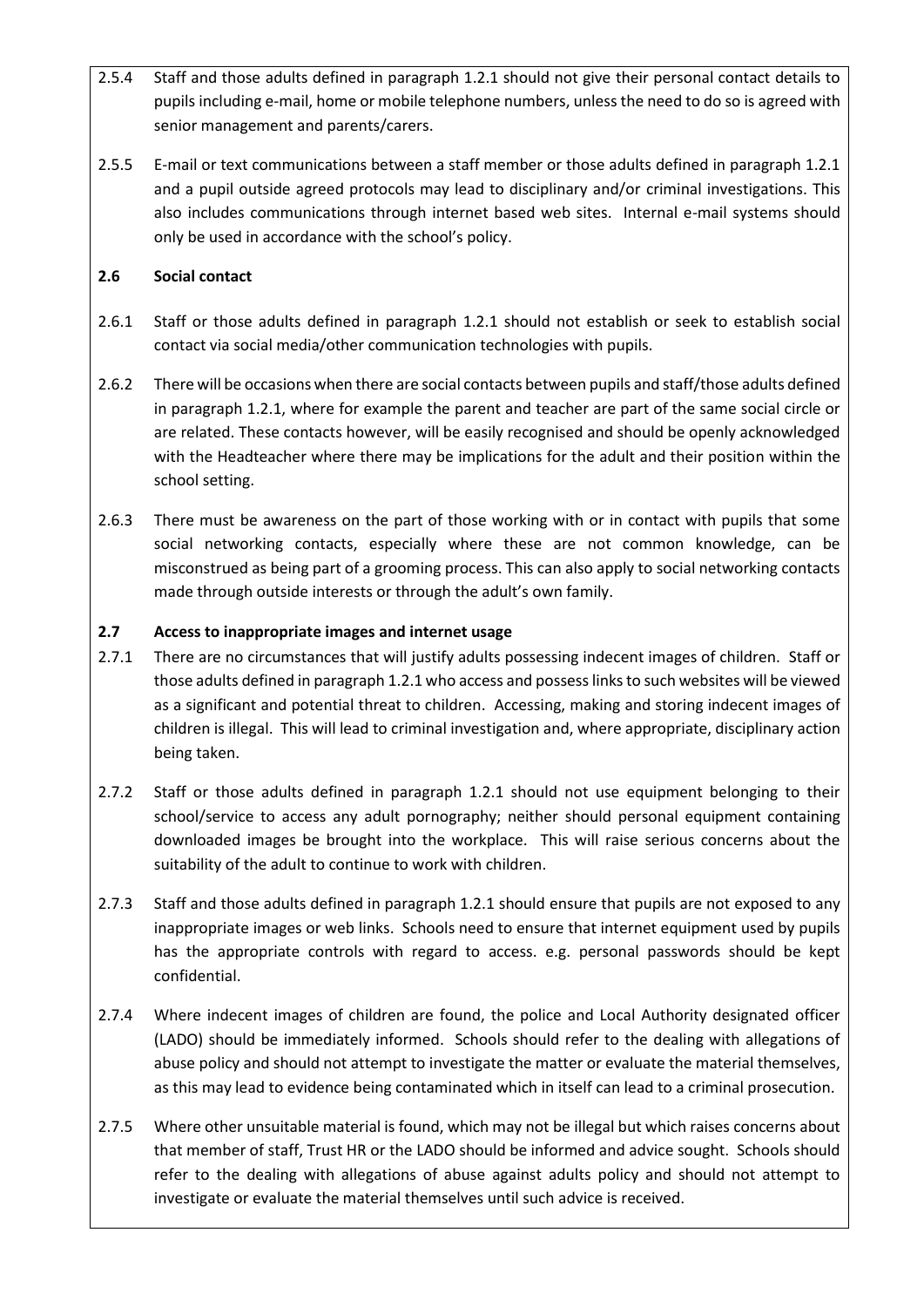## **2.8 Online bullying**

- 2.8.1 Online bullying can be defined as 'the use of modern communication technologies to embarrass, humiliate, threaten or intimidate an individual in the attempt to gain power and control over them.'
- 2.8.2 Prevention activities are key to ensuring that adults are protected from the potential threat of online bullying. All adults are reminded of the need to protect themselves from the potential threat of online bullying. Following the advice contained in this guidance should reduce the risk of personal information falling into the wrong hands.
- 2.8.3 If online bullying does take place, employees/adults should keep records of the abuse, text, e-mails, website or instant message and should not delete texts or e-mails and are advised to take screen prints of messages or web pages and be careful to record the time, date and place of the site.
- 2.8.4 Adults may wish to seek the support of their trade union or professional association representatives or another colleague to support them through the process. Staff will also have access to the Health Assured Employee Assistance Programme, telephone 0800 030 5182, a free 24 hour confidential counselling and advisory service, (subject to appropriate funding arrangements).
- 2.8.5 Adults are required to report all incidents of online bullying to their line manager or the Headteacher. All such incidents will be taken seriously and will be dealt with in consideration of the wishes of the person who has reported the incident. It is for the individual who is being bullied to decide whether they wish to report the actions to the police.

## **Section 3: Legislation & Links with other policies**

This document should be read in conjunction with the following documents:

- Keeping Children Safe in Education 2019 (and any updates thereto)
- Regulation of Investigatory Powers Act 2000
- General Data Protection Regulations (GDPR) 2018
- The Human Rights Act 1998
- The Equality Act 2010
- The Defamation Act 2013
- Safeguarding and remote education during coronavirus (COVID-19)
- Guidance for Safer Working Practice for Adults who Work with Children and Young People 2019 (and any updates thereto).

This policy is subject to the following policies from the Partnership Trust:

- Acceptable Use of the Internet and ICT agreements
- Disciplinary Policy
- Data Protection Photograph Policy
- Staff Code of Conduct

This policy operates in conjunction with the following school policies:

- Anti-Bullying Policy
- Behaviour Policy
- Child Protection & Safeguarding Policy
- Online Safety Policy
- Parental Code of Conduct

All staff must adhere to, and apply the principles of this document in all aspects of their work. Failure to do so may lead to action being taken under the disciplinary procedure.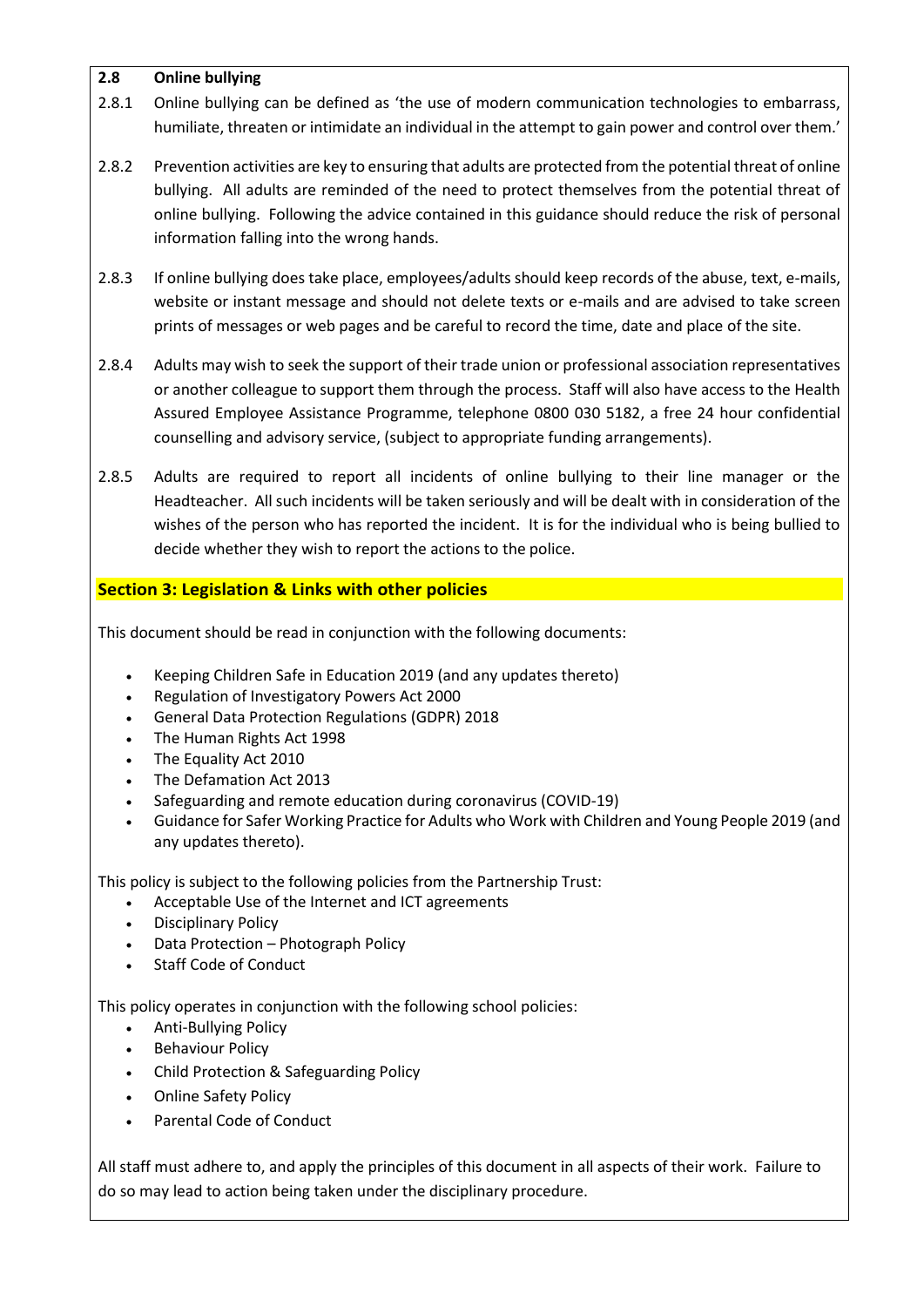## **Professional Communications**

## **Roles, Responsibilities and Procedures**

## **SLT**

- addressing any concerns and/or questions employees may have on the use of social media
- operating within the boundaries of this policy and ensuring that all staff understand the standards of behaviour expected of them
- Facilitating training and guidance on Social Media use
- Developing and implementing the Social Media policy
- Taking a lead role in investigating any reported incidents
- Making an initial assessment when an incident is reported and involving appropriate staff and external agencies as required
- Receive completed applications for Social Media accounts
- Approve account creation

## **Administrator/Moderator of School Social Media Accounts**

- Create the account following SLT approval
- Store account details, including passwords securely
- Be involved in monitoring and contributing to the account
- Control the process for managing an account after the lead staff member has left the organisation (closing or transferring)

#### **Staff**

- Know the contents of and ensure that any use of social media is carried out in line with this and other relevant policies
- Attending appropriate training
- Regularly monitoring, updating and managing content he/she has posted via school accounts
- Adding an appropriate disclaimer to personal accounts when naming the school

## **Process for creating new accounts**

The school community is encouraged to consider if a social media account will help them in their work, e.g. a history department Twitter account, or a "Friends of the school" Facebook page. Anyone wishing to create such an account must present a business case to the Senior Leadership Team which covers the following points:

- The aim of the account
- The intended audience
- How the account will be promoted
- Who will run the account (at least two staff members should be named)
- Will the account be open or private/closed

Following consideration by the SLT an application will be approved or rejected. In all cases, the SLT must be satisfied that anyone running a social media account on behalf of the school has read and understood this policy and received appropriate training. This also applies to anyone who is not directly employed by the school, including volunteers or parents.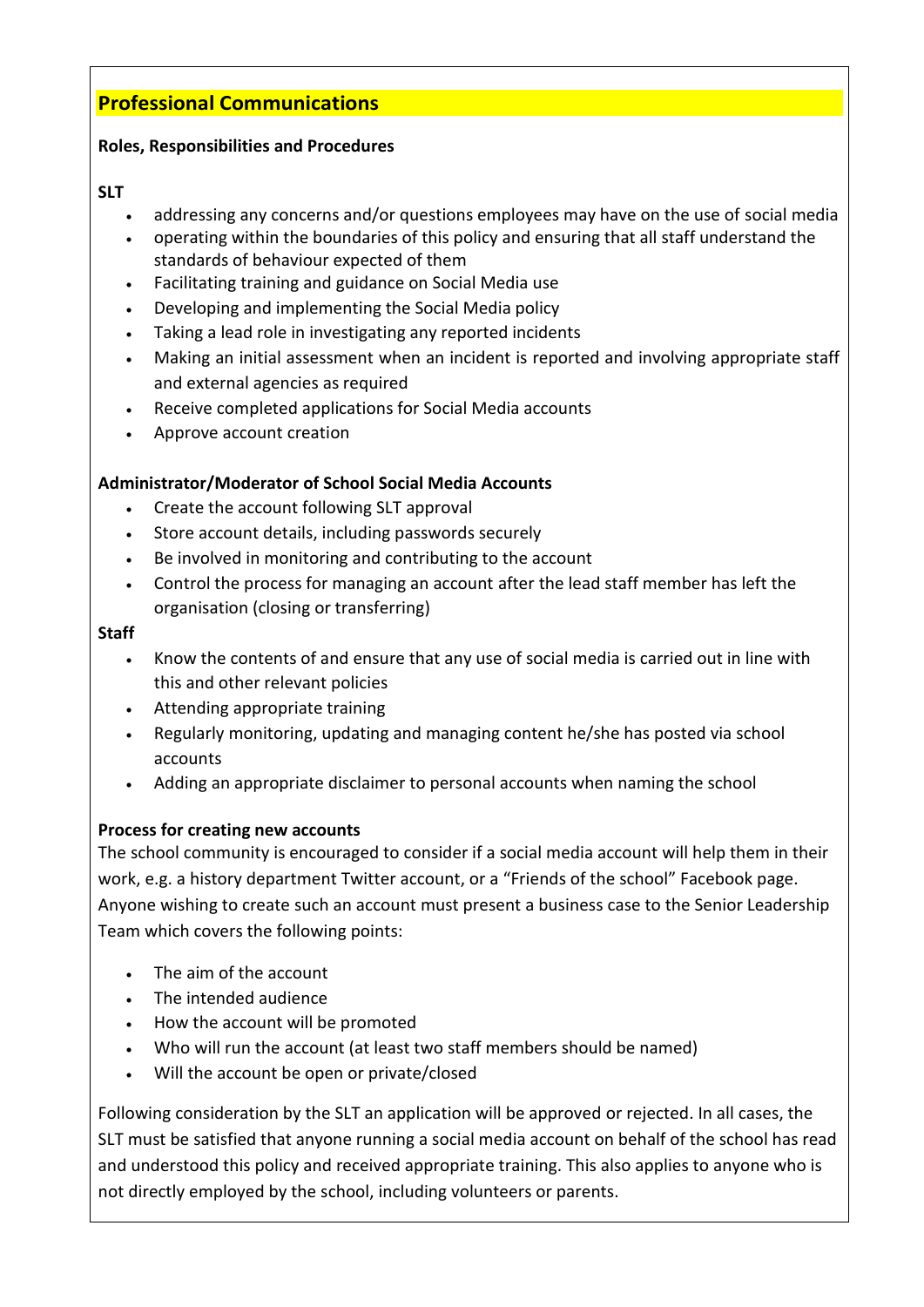## **Behaviour Guidelines for staff**

- The school requires that all users using social media adhere to the standard of behaviour as set out in this policy and other relevant policies.
- Digital communications by staff must be professional and respectful at all times and in accordance with this policy. Staff will not use social media to infringe on the rights and privacy of others or make ill-considered comments or judgments about staff. School social media accounts must not be used for personal gain. Staff must ensure that confidentiality is maintained on social media even after they leave the employment of the school.
- Users must declare who they are in social media posts or accounts. Anonymous posts are discouraged in relation to school activity.
- If a journalist makes contact about posts made using social media staff must follow the school media policy before responding.
- Unacceptable conduct, (e.g. defamatory, discriminatory, offensive, harassing content or a breach of data protection, confidentiality, copyright) will be considered extremely seriously by the school and will be reported as soon as possible to a relevant senior member of staff, and escalated where appropriate.
- The use of social media by staff while at work may be monitored, in line with school policies. The school permits reasonable and appropriate access to private social media sites. However, where excessive use is suspected, and considered to be interfering with relevant duties, disciplinary action may be taken
- The school will take appropriate action in the event of breaches of the social media policy. Where conduct is found to be unacceptable, the school will deal with the matter internally. Where conduct is considered illegal, the school will report the matter to the police and other relevant external agencies, and may take action according to the disciplinary policy.

## **Legal considerations**

- Users of social media should consider the copyright of the content they are sharing and, where necessary, should seek permission from the copyright holder before sharing.
- Users must ensure that their use of social media does not infringe upon relevant data protection laws, or breach confidentiality.

## **Handling abuse**

- When acting on behalf of the school, handle offensive comments swiftly and with sensitivity.
- If a conversation turns and becomes offensive or unacceptable, school users should block, report or delete other users or their comments/posts and should inform the audience exactly why the action was taken
- If you feel that you or someone else is subject to abuse by colleagues through use of a social networking site, then this action must be reported using the agreed school protocols.

## **Tone**

The tone of content published on social media should be appropriate to the audience, whilst retaining appropriate levels of professional standards. Key words to consider when composing messages are: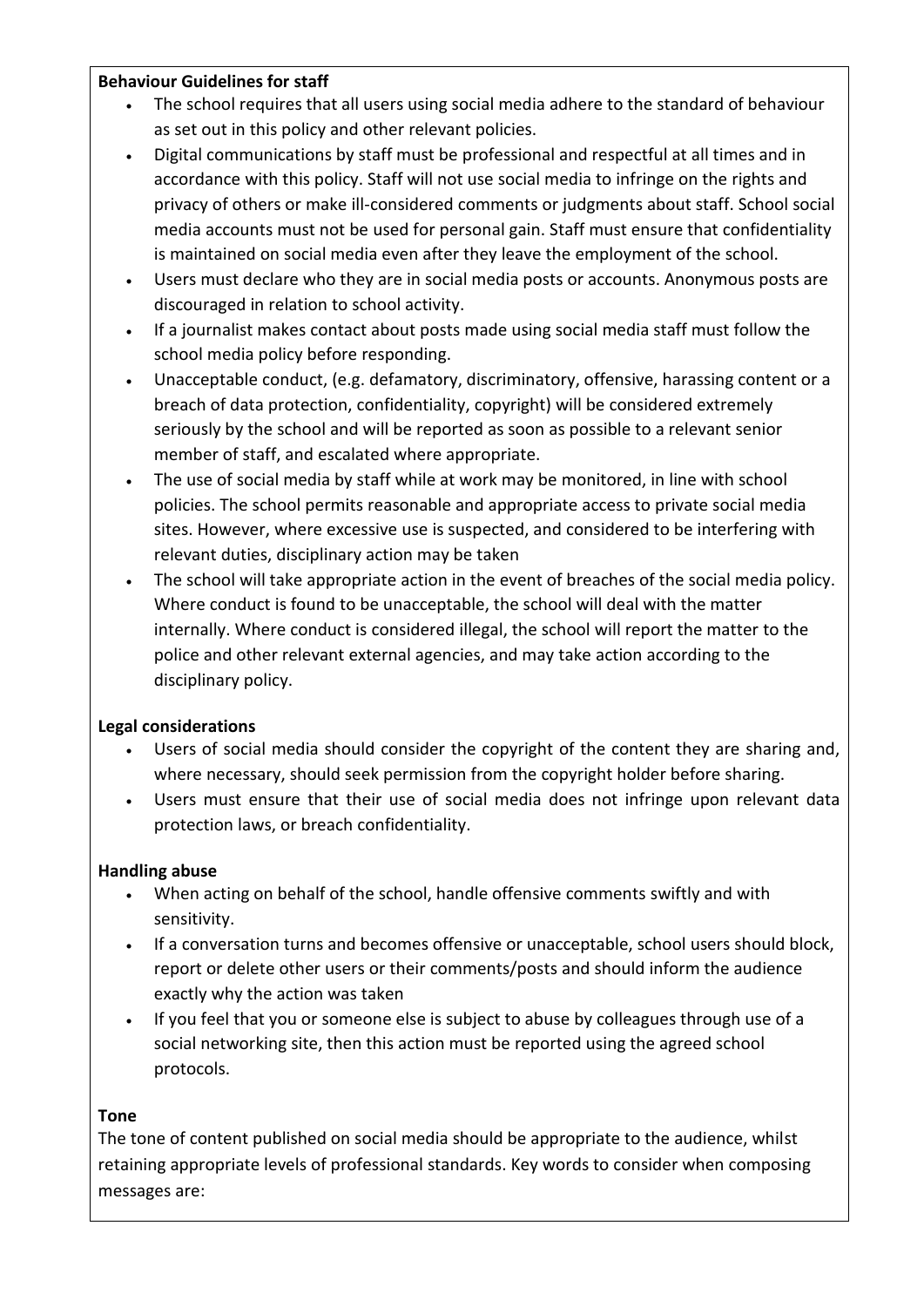- Engaging
- **Conversational**
- Informative
- Friendly (on certain platforms, e.g. Facebook)

## **Use of images**

School use of images can be assumed to be acceptable, providing the following guidelines are strictly adhered to.

- Permission to use any photos or video recordings should be sought in line with the Partnership Trust's Data Protection – Photograph Policy. If anyone, for any reason, asks not to be filmed or photographed then their wishes should be respected.
- Under no circumstances should staff share or upload pupil pictures online other than via school-owned social media accounts
- Staff should exercise their professional judgement about whether an image is appropriate to share on school social media accounts. Pupils should be appropriately dressed, not be subject to ridicule and must not be on any school list of children whose images must not be published.
- If a member of staff inadvertently takes a compromising picture which could be misconstrued or misused, they must delete it immediately.

## **Personal Use of Social Media**

## **Staff**

- Personal communications are those made via a personal social media accounts. In all cases, where a personal account is used which associates itself with the school or impacts on the school, it must be made clear that the member of staff is not communicating on behalf of the school with an appropriate disclaimer. Such personal communications are within the scope of this policy
- Personal communications which do not refer to or impact upon the school are outside the scope of this policy
- Where excessive personal use of social media in school is suspected, and considered to be interfering with relevant duties, disciplinary action may be taken
- The school permits reasonable and appropriate access to private social media sites
- Staff should be responsible for their words and actions in an online environment. They are therefore advised to consider whether any comment, photograph or video that they are about to post on a social networking site is something that they want pupils, colleagues, other employees of the trust, or even future employers, to read. If in doubt, don't post it!
- Staff should be aware of their online reputation and recognise that their online activity can be seen by others including parents, pupils and colleagues on social media
- Staff should ensure that any use of social media is carried out in line with this policy and other relevant school and Trust policies

**Pupils**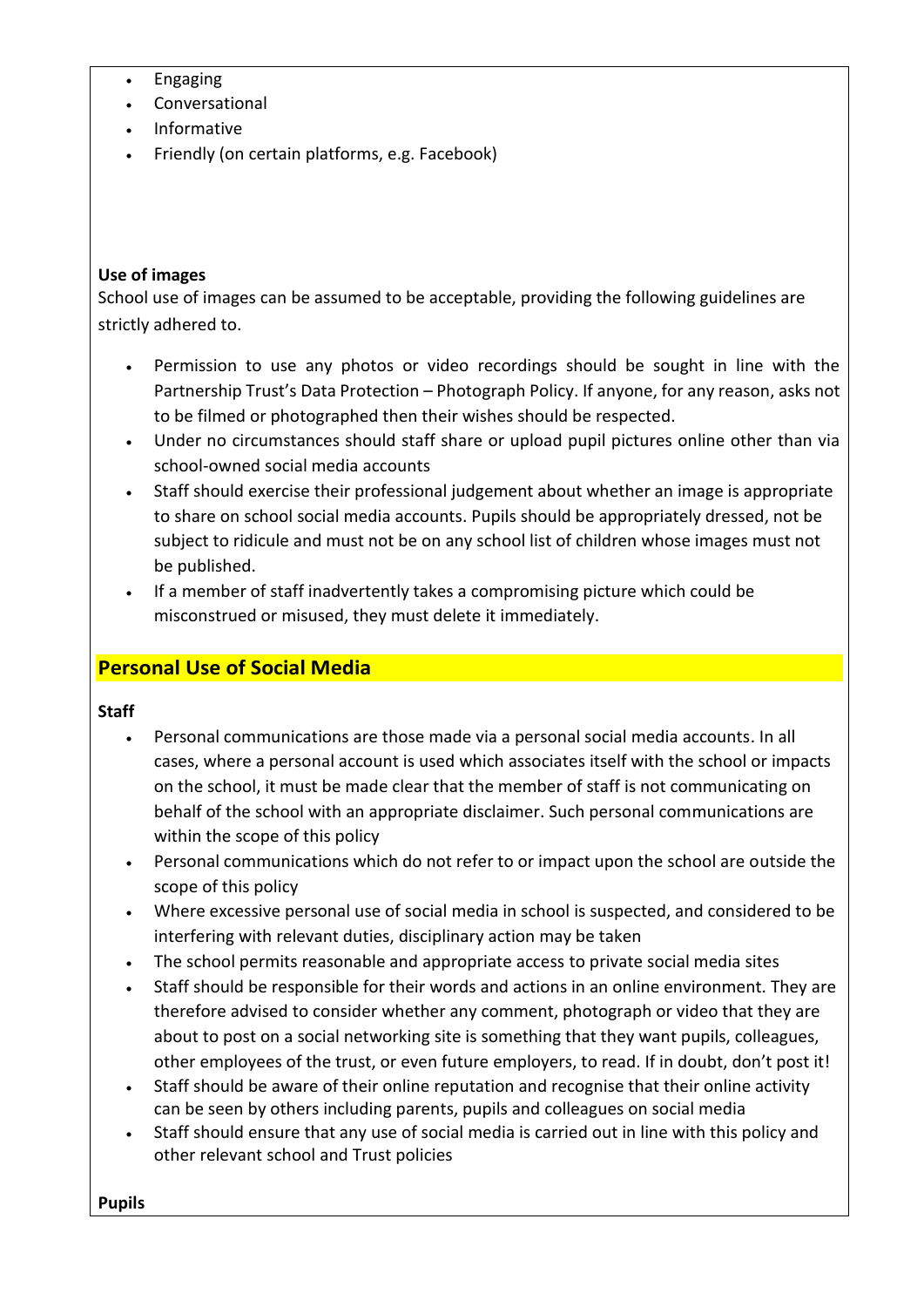- Staff are not permitted to follow or engage with current or prior pupils of the school on any personal social media network account
- The school's education programme should enable the pupils to be safe and responsible users of social media
- Pupils are encouraged to comment or post appropriately about the school. Any offensive or inappropriate comments will be resolved by the use of the school's Behaviour Policy
- Pupils are provided with lessons as part of the PSHE curriculum to educate them about the need to use Social Media in a safe and appropriate way

## **Parents/Carers**

- If parents/carers have access to a school learning platform where posting or commenting is enabled, parents/carers will be informed about acceptable use
- The school has an active parent/carer education programme which supports the safe and positive use of social media. This includes information on the website
- Parents/carers are provided with clear guidance from the school about who to contact if they have a problem which they would like to discuss. They are informed that Social Media is **not** the appropriate place to discuss school issues
- Parents/Carers are encouraged to comment or post appropriately about the school. In the event of any offensive or inappropriate comments being made, the school will ask the parent/carer to remove the post and invite them to discuss the issues in person. If necessary, they will refer parents to the school's complaints procedures

## **Monitoring posts about the school**

As part of active social media engagement, it is considered good practice to pro-actively monitor the Internet for public postings about the school.

The school/academy should effectively respond to social media comments made by others according to a defined policy or process.

## **Safeguarding**

The use of social networking sites introduces a range of potential safeguarding risks to children and young people.

## **Potential risks can include, but are not limited to:**

- online bullying
- grooming, exploitation or stalking
- exposure to inappropriate material or hateful language
- encouraging violent behaviour, self-harm or risk taking

## **In order to mitigate these risks, there are steps you can take to promote safety on line:**

- You should not use any information in an attempt to locate or meet a child
- Ensure that any messages, photos or information comply with existing policies

## **Reporting safeguarding concerns**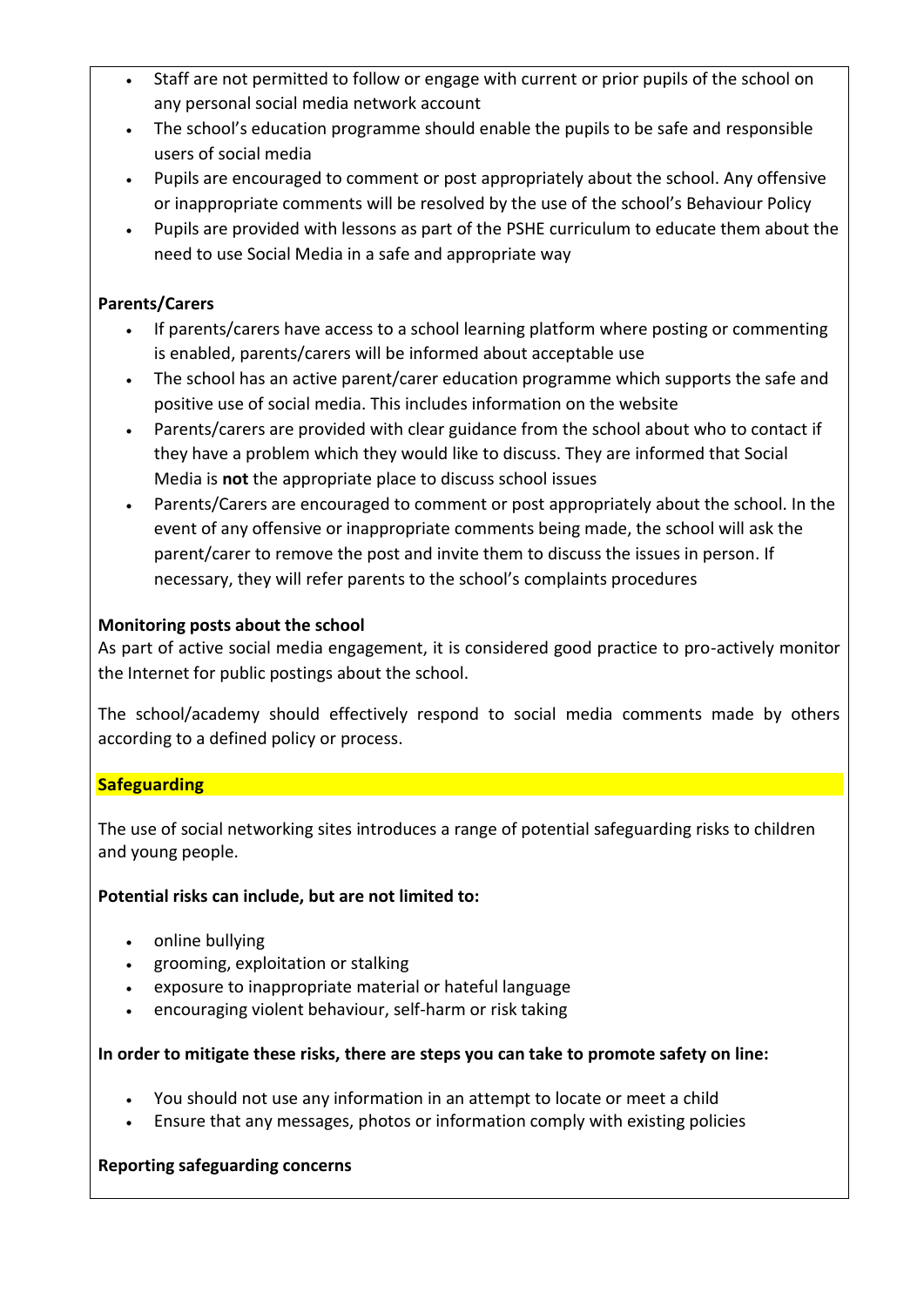- Any content or online activity which raises a safeguarding concern must be reported to the school's Designated Safeguarding Lead, Mrs S Badger or one of the DDSLs, Mrs S Halls and Mrs A Trim
- Any online concerns should be reported as soon as identified as urgent steps may need to be taken to support the child
- With regard to personal safeguarding, you should report any harassment or abuse you receive online while using your work accounts

#### **Reporting, responding and recording cyberbullying incidents**

Staff should never engage with cyberbullying incidents. If in the course of your employment with this school, you discover a website containing inaccurate, inappropriate or inflammatory written material relating to you, or images of you which have been taken and/or which are being used without your permission, you should immediately report this to a member of the Senior Leadership Team.

Staff should keep any records of the abuse such as text, emails, voicemail, website or social media. If appropriate, screen prints of messages or web pages could be taken and the time, date and address of site should be recorded.

## **Action by employer: inappropriate use of social media**

Following a report of inappropriate use of social media, a member of the Senior Leadership Team will conduct a prompt investigation

If in the course of the investigation, it is found that a pupil submitted the material to the website, that pupil will be disciplined in line with the school's Behaviour Policy

The Senior Leader, where appropriate, will approach the website hosts to ensure the material is either amended or removed as a matter of urgency, i.e. within 24 hours. If the website requires the individual who is complaining to do so personally, the school will give their full support and assistance.

Checks will be carried out to ensure that the requested amendments or removals are made. If the website(s) does not co-operate, the Senior Leader will contact the internet service provider (ISP) as the ISP has the ability to block access to certain sites and, in exceptional circumstances, can close down a website.

If the material is threatening and/or intimidating, senior management will, with the member of staff's consent, report the matter to the police.

The member of staff will be offered full support and appropriate stress counselling.

#### **2. Publication of Information**

This policy will be published on our website and shared with staff via email.

#### **5. Review of Policy**

This Policy will be reviewed on an annual basis.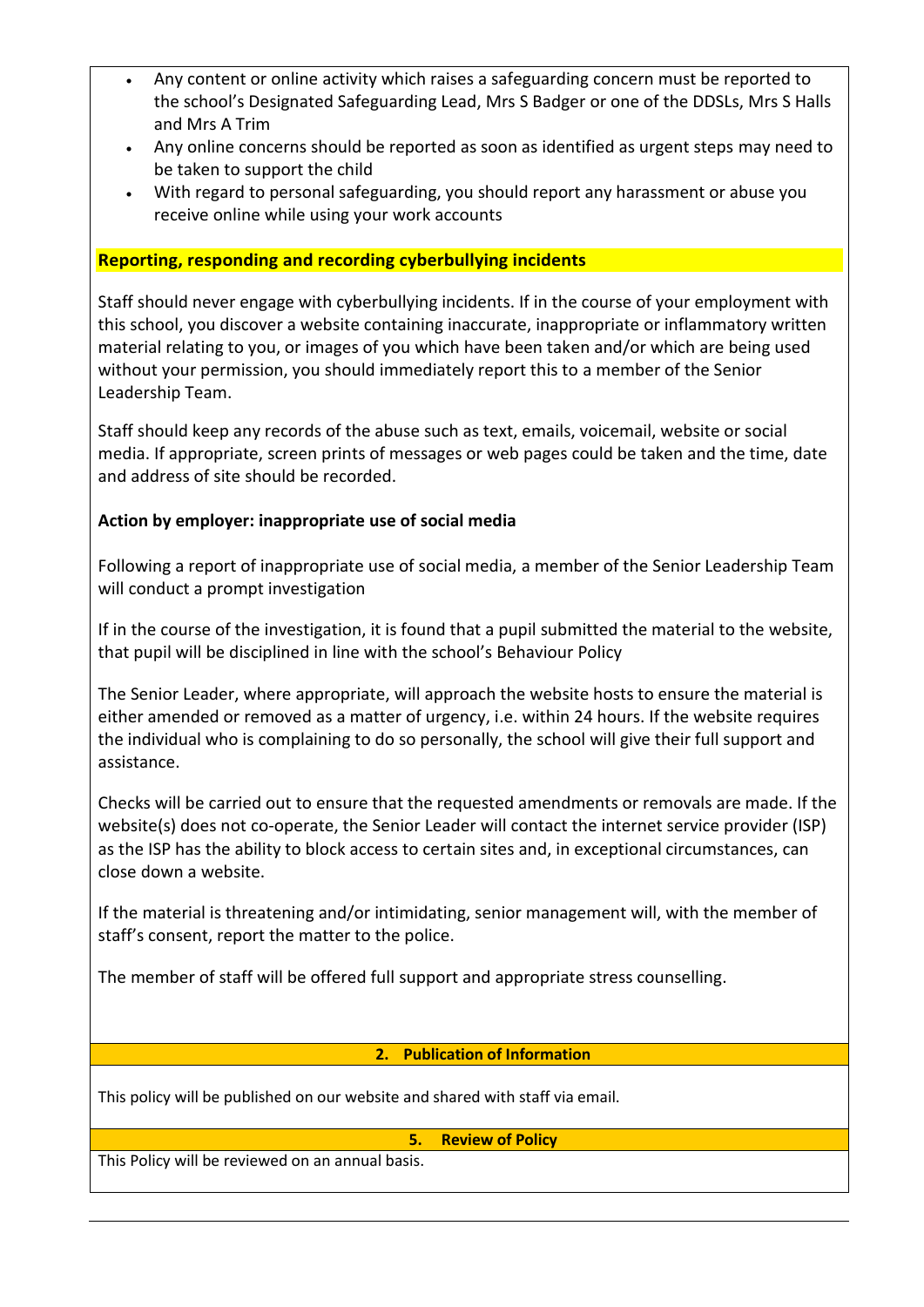| <b>Policy Revision History</b> |          |                                          |  |
|--------------------------------|----------|------------------------------------------|--|
| <b>Version</b>                 | Author   | Approved                                 |  |
|                                | K Pratt  | <b>Comenius Trust Board of Directors</b> |  |
| V. 2 July 2021                 | H Folkes | Local Governing Body                     |  |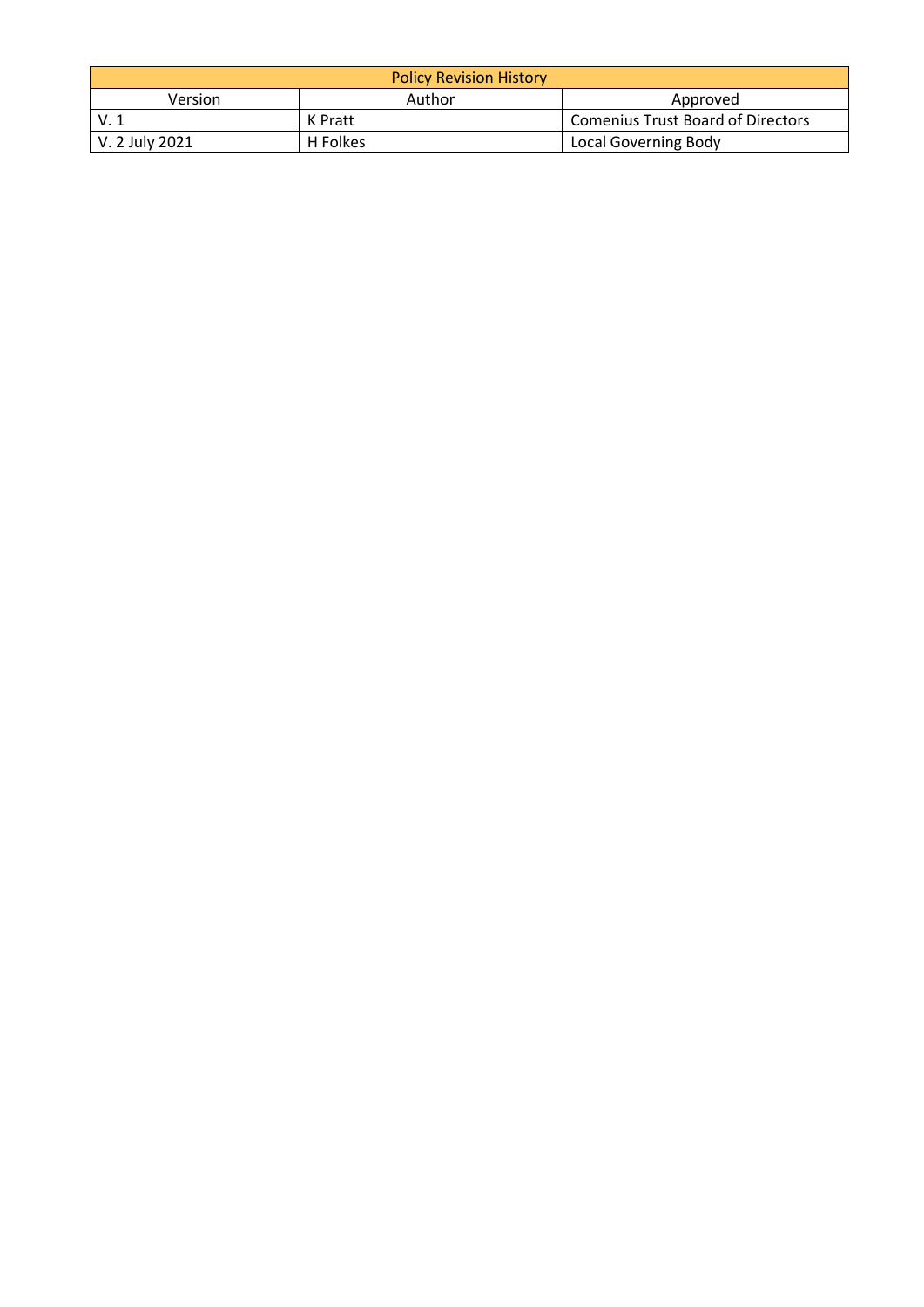## Appendix 1

## **Guidance for adults in school on the use of Social Media**

## **Managing your personal use of Social Media:**

- "Nothing" on social media is truly private
- Social media can blur the lines between your professional and private life. Don't use the school/academy logo and/or branding on personal accounts
- Check your settings regularly and test your privacy
- Keep an eye on your digital footprint
- Keep your personal information private
- Regularly review your connections keep them to those you want to be connected to
- When posting online consider; Scale, Audience and Permanency of what you post
- If you want to criticise, do it politely.
- Take control of your images do you want to be tagged in an image? What would children or parents say about you if they could see your images?
- Know how to report a problem

#### **Managing school social media accounts**

#### *The Do's*

- Check with a senior leader before publishing content that may have controversial implications for the school
- Use a disclaimer when expressing personal views
- Make it clear who is posting content
- Use an appropriate and professional tone
- Be respectful to all parties
- Ensure you have permission to 'share' other peoples' materials and acknowledge the author
- Express opinions but do so in a balanced and measured manner
- Think before responding to comments and, when in doubt, get a second opinion
- Seek advice and report any mistakes using the school's reporting process
- Consider turning off tagging people in images where possible

#### *The Don'ts*

- Don't make comments, post content or link to materials that will bring the school/academy into disrepute
- Don't publish confidential or commercially sensitive material
- Don't breach copyright, data protection or other relevant legislation
- Consider the appropriateness of content for any audience of school/academy accounts, and don't link to, embed or add potentially inappropriate content
- Don't post derogatory, defamatory, offensive, harassing or discriminatory content
- Don't use social media to air internal grievances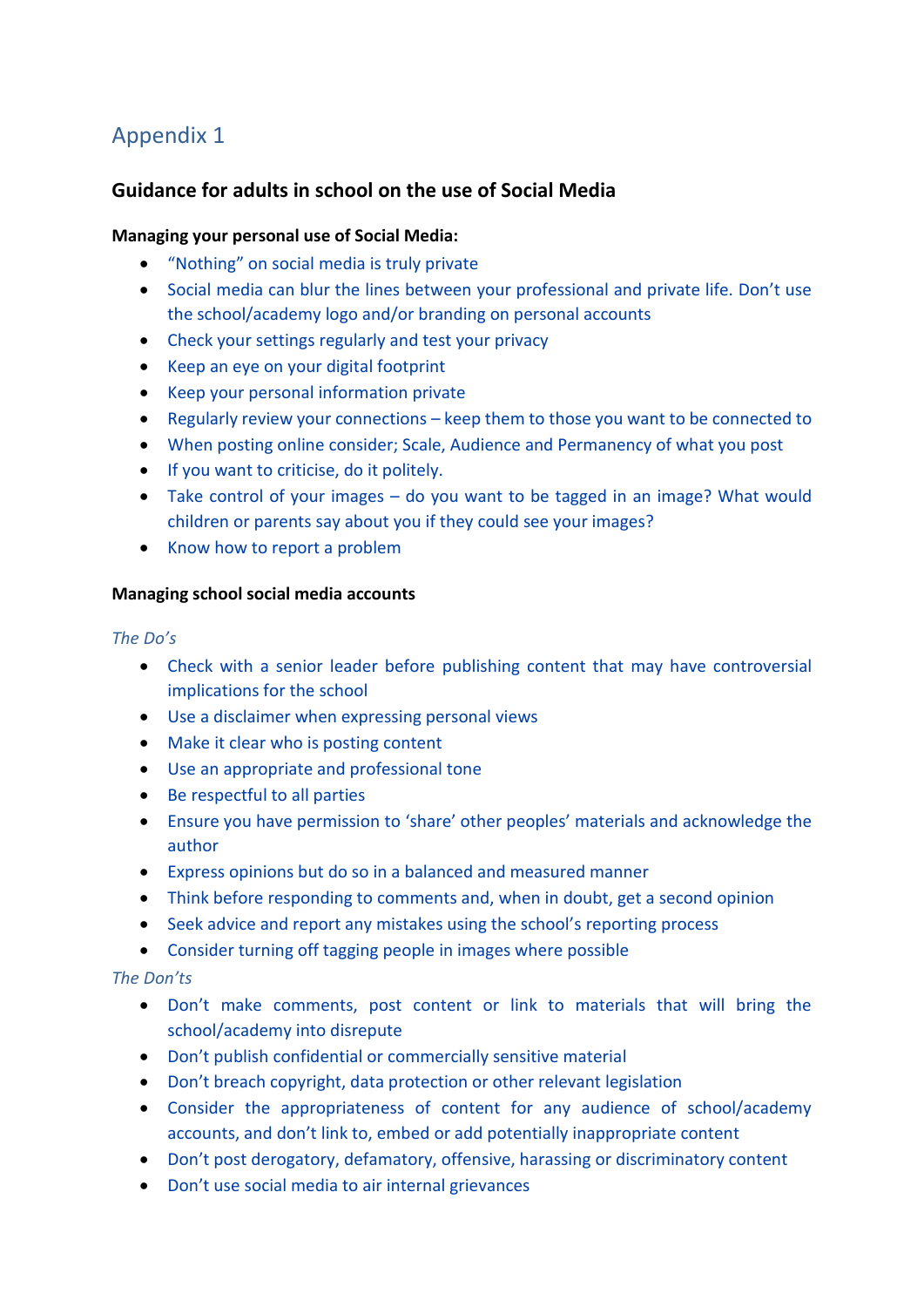## Appendix 2

## **Responsible use of social media – guidance for staff from the Nation Education Union**

Remember that anything you post online is not really private. Below are some common sense guidelines and recommendations that staff are advised to follow to ensure responsible and safe use of social media.

- Do not add pupils as friends or contacts in your social media accounts.
- Follow this Social Media Policy.

• Always maintain professional boundaries. Do not engage in discussion with pupils online unless through official school accounts.

• Think about the potential risks: professional boundaries of adding parents to your private social media accounts (refer to policy).

• Consider using an alternative name on sites like Facebook to make it harder for pupils to find you. For example, some members use their partner's surname online but their own surname in school.

• Never post anything that is offensive or aggressive, even if you are very angry or upset. It can easily be taken out of context.

• Remember humour is relative. For example, posting images and/or text about a recent stag or hen night may be deemed inappropriate. Likewise, a few 'lighthearted' comments and/or images about colleagues or students may not be perceived as such by either subject(s) of the humour or the employer. The guiding rule is: if in doubt, don't post it.

• Make sure you regularly check and refresh your site page to ensure it is free of any inappropriate comments and/or images.

• If you are tagged in something in Facebook that you consider inappropriate, use the remove tag feature to untag yourself (for details on how to do this, refer to the Facebook help centre).

• Be cautious of accepting 'friend requests' from people you do not really know. Simply being a 'friend' of your own Facebook friend does not mean that they should automatically be given access to your information.

• Review your profile information and settings on Facebook, Twitter and other sites to ensure it is appropriate as it may be accessed by others such as colleagues, pupils, parents and potential employers.

• Check your privacy and security settings regularly, and keep your date of birth and home address to yourself. Identity theft is a growing crime and this kind of information could be used to gain access to your bank or credit card account.